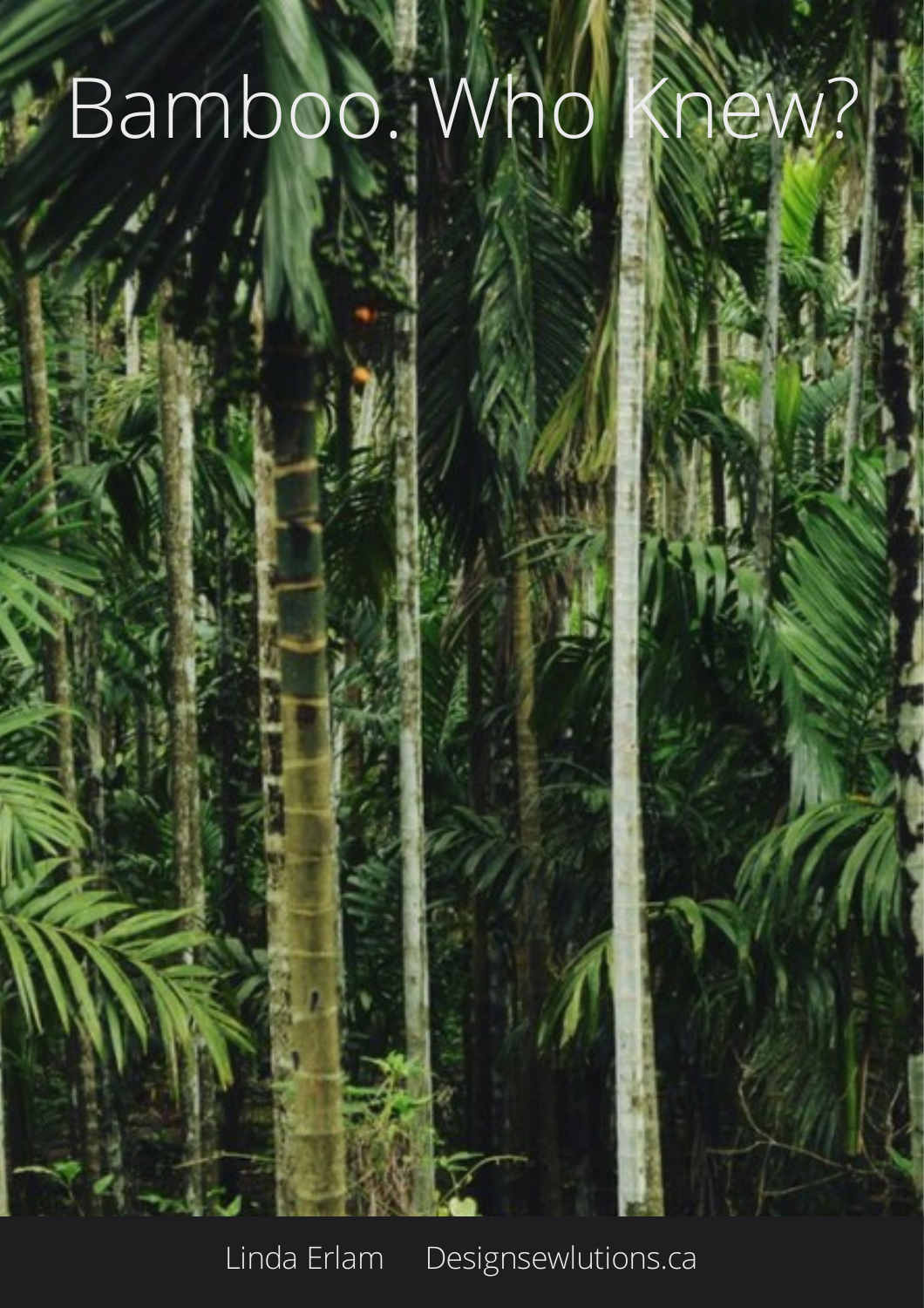## Bamboo. Who Knew?

What I learned about bamboo.

I have recently been writing some articles for an internet site that, on occasion, require me to do research. The one on bamboo sheets was an eye-opener. Here is some of what I learned:

Bamboo is a renewable resource; it can grow four or five feet per day. Bamboo has a natural antimicrobial quality; no pesticides are needed while it grows. This microbial quality carries over to bamboo fabric; studies performed by the China Industrial Testing Center (CTITC) and the Japan Textile Inspection Association (JTIA) have shown bamboo sheets will kill bacteria and destroy odors. Bamboo wicks moisture away from a perspiring body while retaining warming properties. The fibers produce a nonshrinking, non-pilling silky thread that can be woven into a 1000-thread count fabric.

Bamboo is used for garments as well: Fifty test subjects, all sufferers of athlete's foot, were given 100 percent bamboos socks to wear. ALL fifty subjects reported the disappearance of the burning and itching of athlete's foot within 1-2 days of wearing the socks. (Reference below).

After learning these things, I asked around. Two of my friends say that their favorite garments of all time are bamboo knits. They are warm and cool, wash like a dream, don't stain and wear forever. The sewer in the bunch said the knit bamboo was a charm to deal with. The sheet connoisseur said the bamboo sheets beat the high-quality cotton on all fronts. Not scientific research exactly, but it's always good to hear what the common folk say. So, then I went looking for the negatives about bamboo. I had to look awhile. This isall I could find: